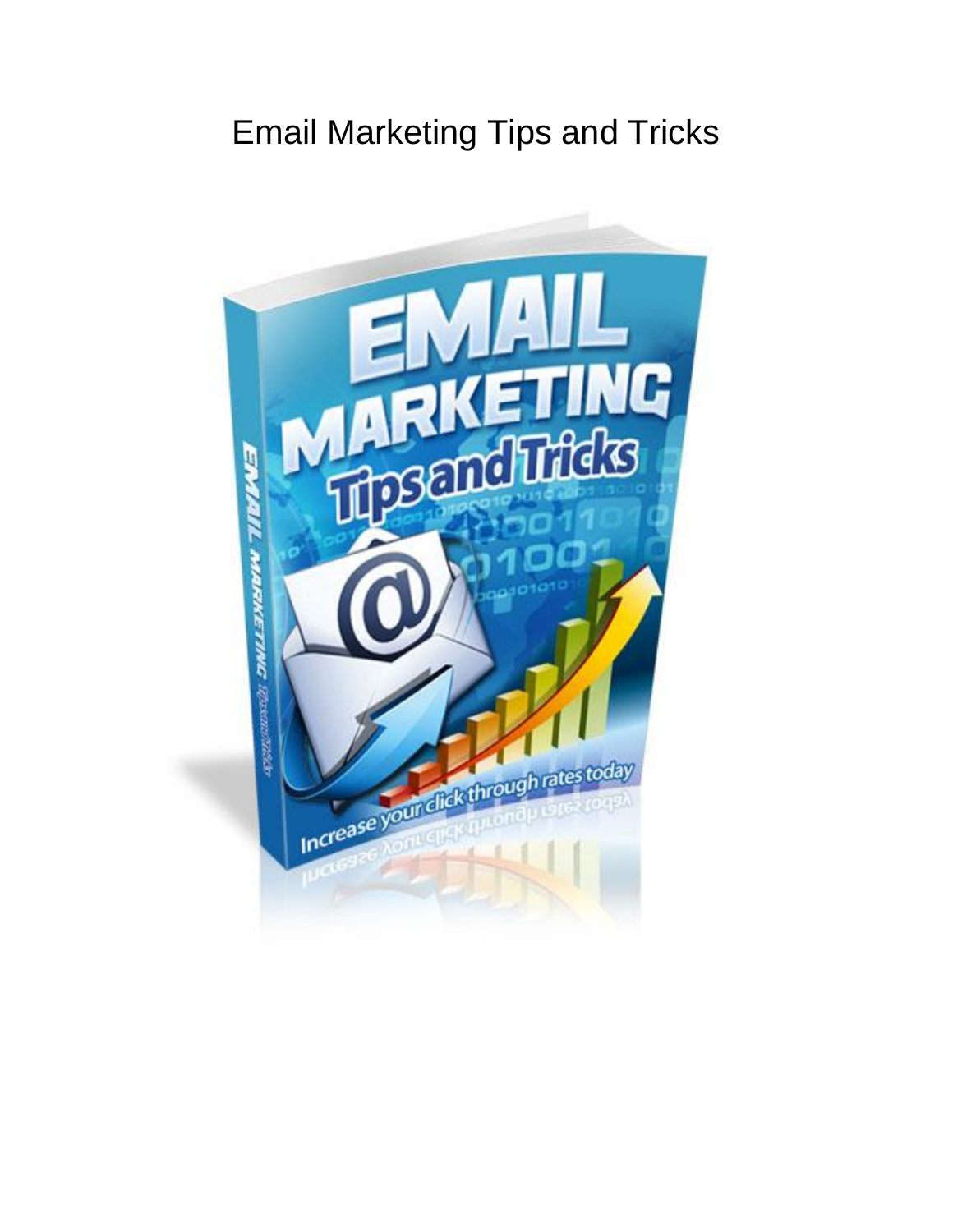## **Contents**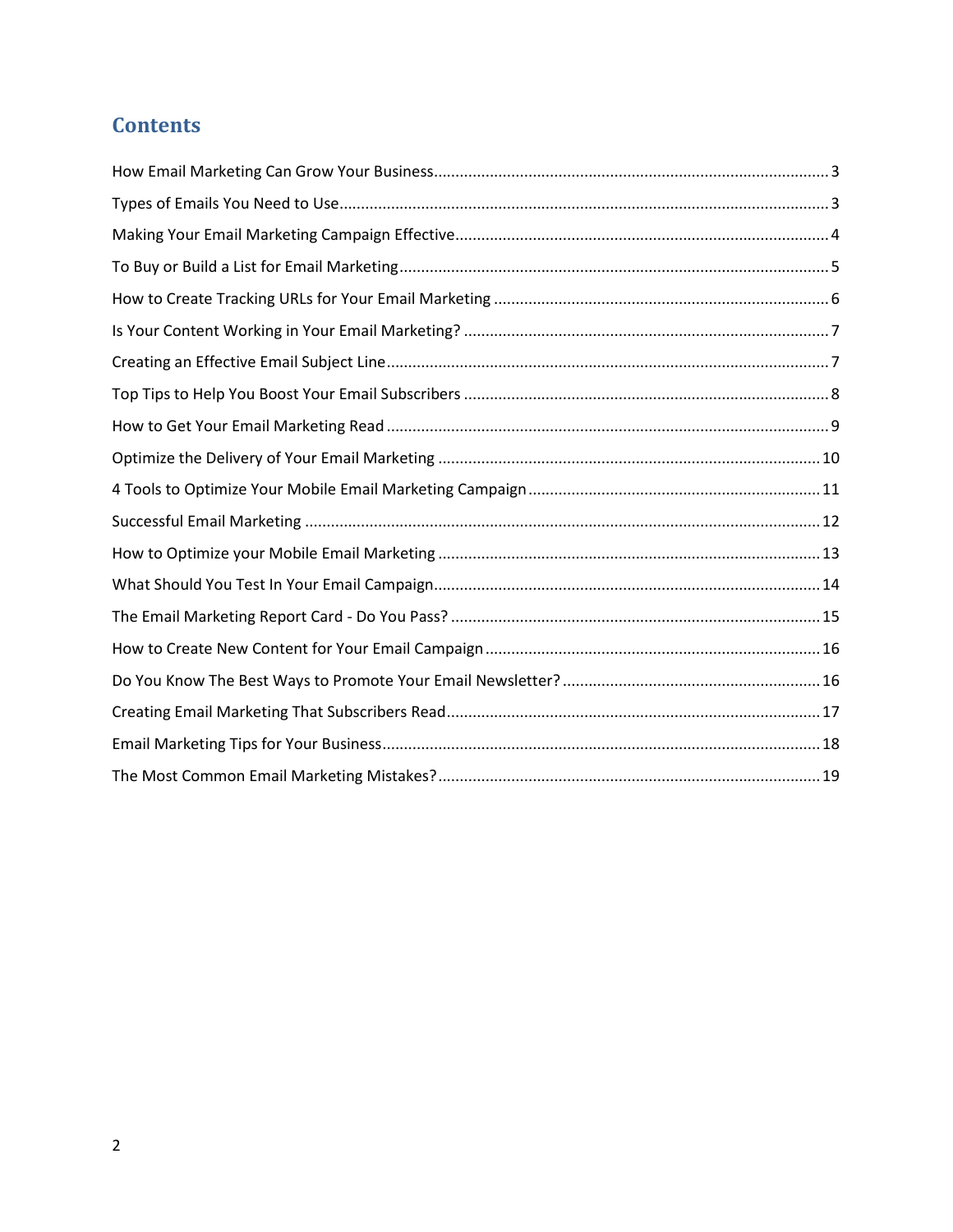## <span id="page-2-0"></span>**How Email Marketing Can Grow Your Business**

Running a business today involves a number of components that never existed in the past. While business owners have a much greater reach to find their consumer, they also face a great deal more competition. The businesses that are the most successful are able to think outside the box and take advantage of tools that can help to grow their business. Email marketing campaigns are one of those tools. When used correctly this can be a powerful way to grow your business.

Email marketing starts by offering the visitor something for free. It might be an e-book, a report, a monthly newsletter, or anything else that's of value. The visitor fills out your subscription form and then begins to receive the material from your email marketing campaign.

The tricky part is in offering something that is going to get the visitor to part with their personal information including their email address and that's why your offer has to be of value. Today's online users is much more savvy than in the past.

Over time the goal is to grow your subscribers. Now you have access to all of these email addresses and you might be tempted to begin sending out all kinds of content in an effort to get a sale. Word of warning – there are laws about spamming so make sure you familiar with these. In addition, even if you aren't actually spamming you must be careful not to annoy your subscriber, because they will simply unsubscribe.

Your subscriber signs up for a particular thing and you need to respect that. You however can always offer them various options so that they can add to their subscription or change their subscription at any time. It's a great idea to initially create groups so that those signing up are getting exactly what interests them.

For example, you might create 10 groups that include health, fitness, consumer affairs, finances, etc. Then the subscriber can choose which categories they want to receive information from. You will also be offering what it is you have for sale that fits the subscribers category or group.

Email marketing has been one of the most successful platforms for online advertising and you too can enjoy the benefits and growth from using such a tool. The goal is to grow your business and your income and each one of these subscribers is a potential cash machine. When you market right you'll get the sale, so get busy!

## <span id="page-2-1"></span>**Types of Emails You Need to Use**

If you are running online email marketing campaigns, chances are you are already using the popular newsletter format, which usually are sent out monthly or every couple of weeks. The trouble is far too many of us stop right there and don't use any other type of email campaign, and that's a big mistake! Let's look at 4 types of email, other than newsletters, that you can use to connect with your subscribers.

#1 Informational Emails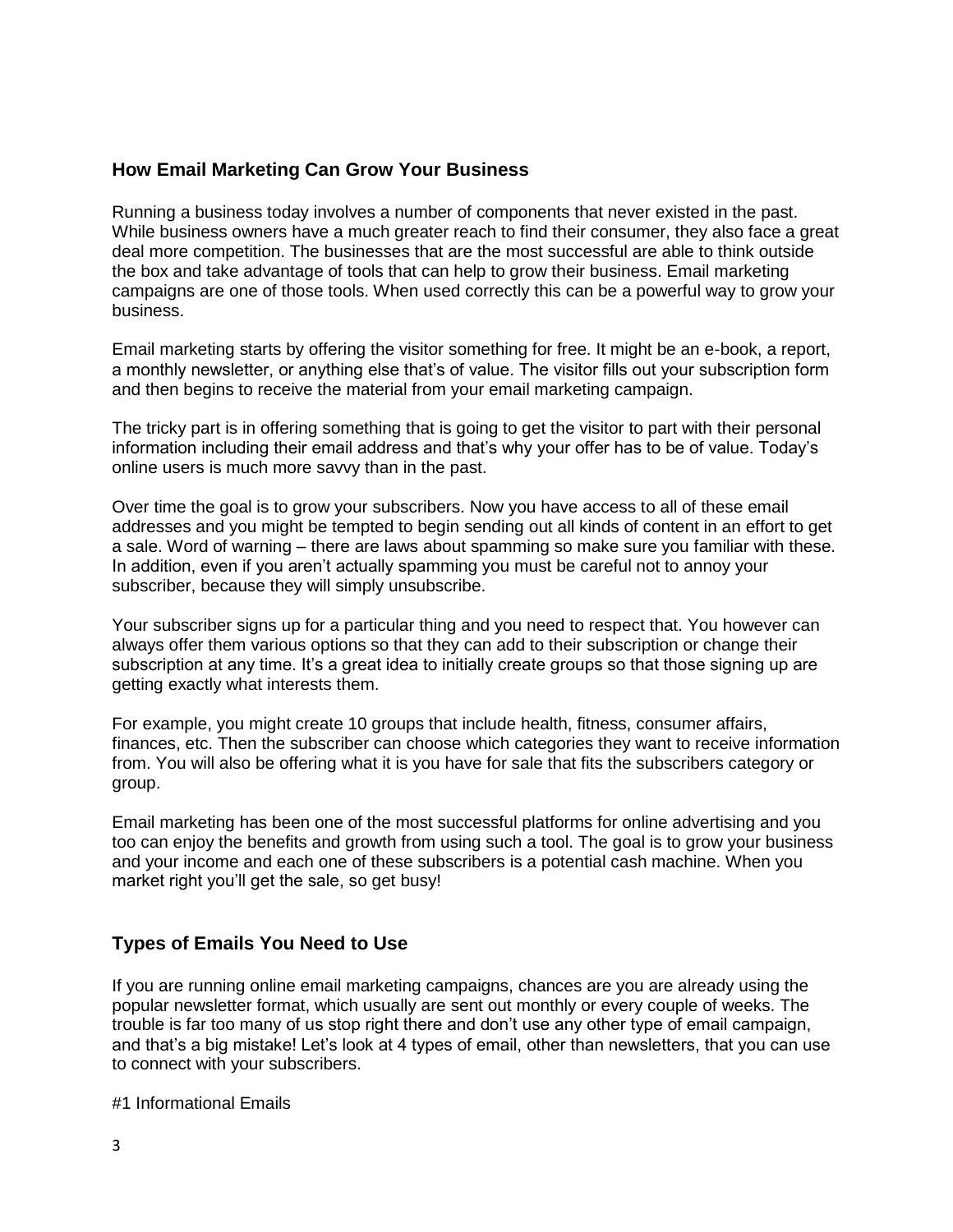Informational emails are not very long and generally, they do not require any action by the subscriber. They are simply there to convey a message and provide information to the recipient. Examples of informational emails include 'happy birthday' messages, course ending reminders, or webinar reminders.

#### #2 Educational Emails

Educational emails are very popular with recipients because they help to solve some type of problem or answer a question. You can send educational emails any time you have new content, a popular blog post, or any other educational information that matches your subscribers. This becomes even easier if you took the time to group your subscribers, because that way you can send the right content to the right people.

#### #3 Lead Nurturing Emails

This type of email is one of the least used or when it is used it is often used wrongly. It takes a lot of time and effort to take a lead and move them through the entire sales cycle. By using lead nurturing emails, you able to help that process occur faster and you don't need to invest a lot of time. You can set up various nurturing campaigns with 7 or 8 nurturing emails in each and then you can simply schedule them to execute over a period of time. Both 60 and 90 days are popular depending on what your product or service is. These should be short messages that are packed with content rich information and that try to get the lead to respond to your call to action that will lead them to your website.

#### #4 Promotional Emails

This type of email, if not done right, can find you with a subscriber that will unsubscribe or simply trashing your message. Too many promotional emails and you will annoy your recipient. The only time you should use this is if you have a new product or service, a special deal going on, or a special event coming up. You should not use this more than a couple of times a month.

What types of emails do you use in your email marketing campaigns? Now you have some new ideas so why not give them a try.

## <span id="page-3-0"></span>**Making Your Email Marketing Campaign Effective**

Email marketing is one of the hottest ways to generate new customers. By offering something to your visitors in return for their email address, you instantly have the potential for a customer. That something might be an e-book, monthly newsletter, or anything else that has value. However, not all email marketing campaigns are created equal, and so it's important that you know how to make the most of your email marketing campaign.

#### #1 Give Them What They Want

The number one rule for email marketing to be successful is to give them what they want. If they sign up for an email newsletter than offer them options about the type of newsletter they'll get. You can create different groups and have them check a box to join a certain group. If you are having sale you could send the information only to those with zip coded that was close enough to come into the store and not bother the rest of your subscribers that live half a world away. Bottom line - always send relevant content and you can't go wrong.

#2 Edit Then Edit Again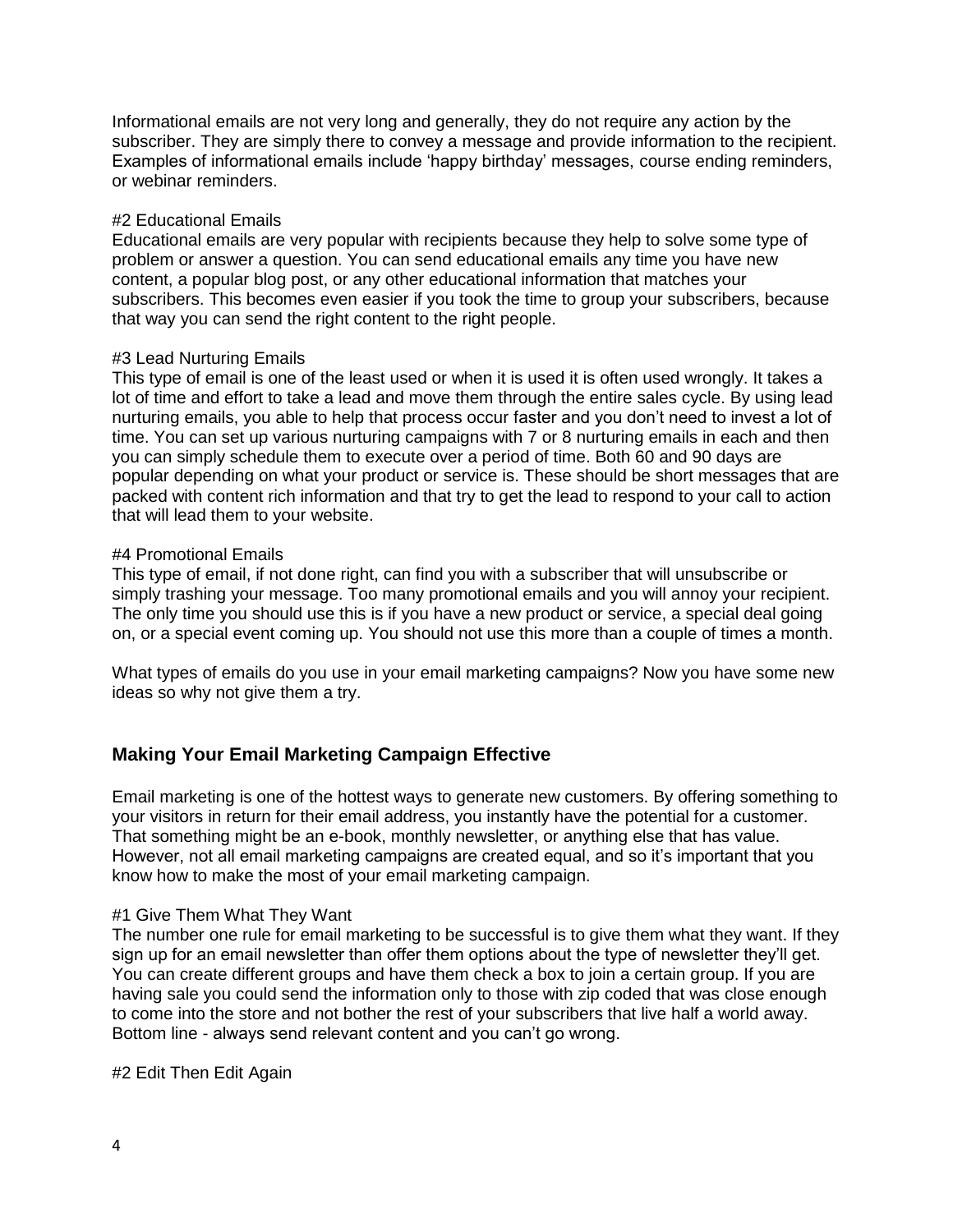One of the biggest mistakes made is to create the newsletter or other material and send it out. Once it's gone there's no bringing it back. What so many don't realize is that grammar and your style are as important in your email content as it is on your blog or your website. Before you hit the send button edit and then edit again, to make sure there are no grammar mistakes and that your message flows.

#### #3 Create a Publishing Calendar

Nothing will have your subscribers' loose interest faster than irregularity. If you send out a message and then don't send anything for months, they'll forget about you. They'll not bother to read your next message, worse unsubscribe, or mark it as spam. So create a publishing calendar that outlines when you'll send out your message, what your email message will be, and what your message will look like.

#### #4 Test

Mobile devices and different email clients receive emails differently. For that reason, you should send out a test email to different devices to make sure that it appears correctly on the screen.

#### #5 Know and Understand Spam Rules

Many people send out what would be considered spam because they simply don't know that they've broken the rules. Read the Can-Spam act and you will be able to avoid getting yourself into trouble. You are only allowed to send out bulk emails to anyone who asks to receive that email. If you collected email addresses through correspondence but no one asked to have anything sent then you are spamming them.

These five simple steps will make your email marketing campaign become more effective.

## <span id="page-4-0"></span>**To Buy or Build a List for Email Marketing**

When it comes to email marketing, you might think it's easier and faster to buy a list, rather than take the time to build a list, so why not just go for it. Before you are too quick to take the easy way, there are some things you should be aware of that are likely going to change your mind.

That's just the beginning of why you should really reconsider the idea of buying a list. When you use a list you buy you risk:

#### #1 Irrelevant Contacts

If a prospect hasn't ever been to your site, has never shown an interest in your products or services has never shown an interest in the resources you offer, they quite simply you are stepping into their space and interrupting them. Typically, how you land up with their email address is that they have opted in at another website, and this was likely done with the belief that their email address would be kept in confidence. When you receive their email address, you have no idea if they are interested in anything you have to offer.

#### #2 Having Your Email Flagged as Spam

This can be very dangerous. If the recipients don't recognize your company name then they will likely more your email to their spam folder. This sends a message to your email provider to filter out your email address and you could land up on a blacklist. Once you are on a blacklist it is very hard to get off of it.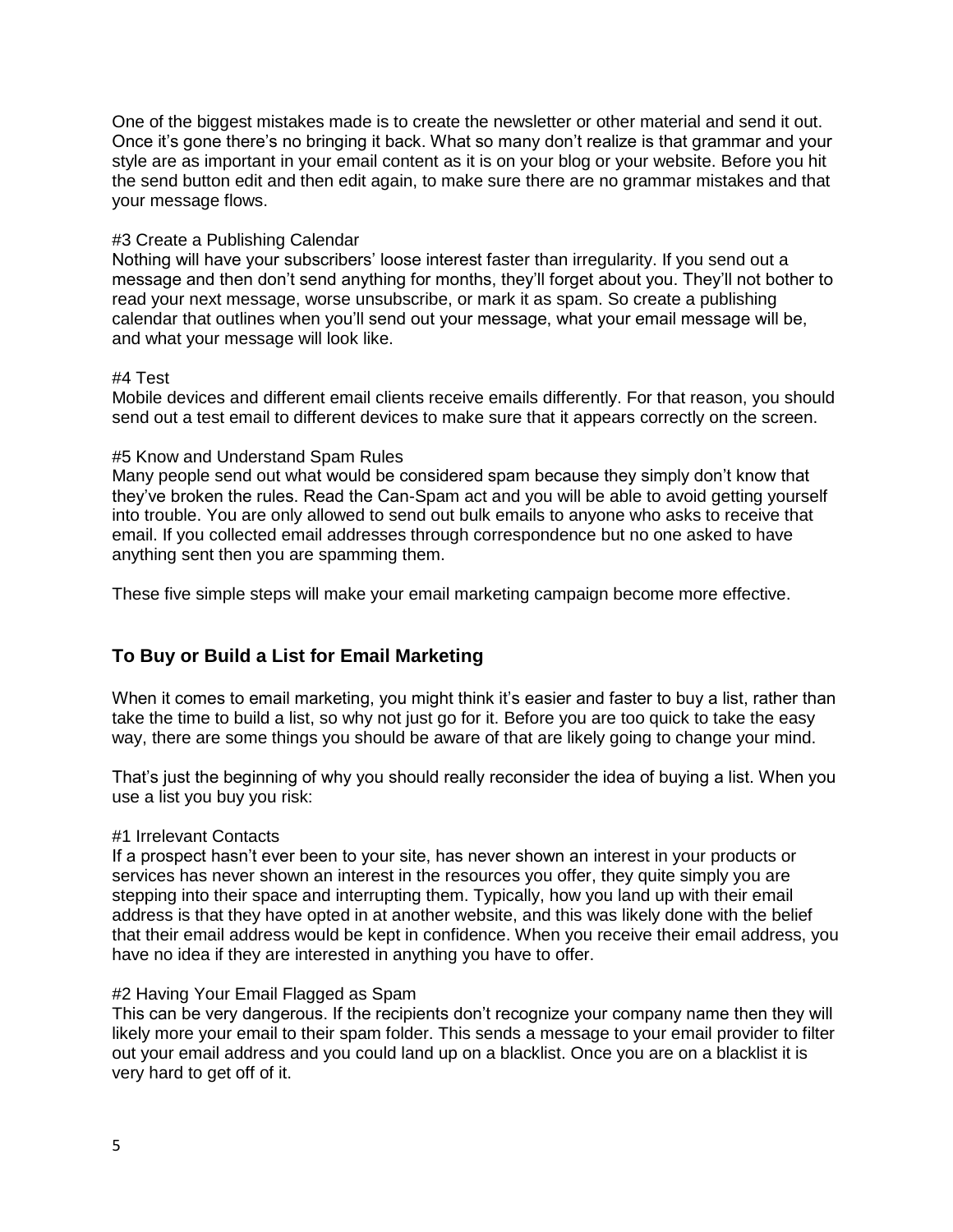#### #3 Your Message Gets Lost in the Clutter

You purchased the list and you certainly are not the first person or the last that will get that list. The people on that list are probably being bombarded with emails. You yourself may have experienced it – you sign up for one thing online and suddenly within the next few days, your email box is filled with emails from people you've never heard of. Chances are the email messages that you send out from a list you bough are going to get lost among all the other emails. The money you paid for the list will be wasted. The only one benefiting will be the person who sold you the list.

#### How to Build a Solid Email List

The way to build a powerful email list is through opt ins from your own website. Each lead you get from your own website is a targeted subscriber, because they came from your own page so they are familiar with what it is you have to offer. These are the types of leads that you can convert to paying customers. It might take longer to build but it's definitely worth the wait!

## <span id="page-5-0"></span>**How to Create Tracking URLs for Your Email Marketing**

Tracking URLs are useful because they allow you to determine just how effective your email marketing campaigns actually are. You should always use a tracking URL when you are directing traffic over to your landing page.

At tracking URL is a just a normal URL with what's called a 'token' attached at the end of it. Therefore, a normal URL might look like this http://www.mywebsite.com/email where as a tracking URL would look like this

http://www.mywebsite.com/email/?umm\_campaign=assessment.

Your landing page is the most common place for a tracking URL to be placed. You will add the link to the page you want to track and this will automatically begin to populate data about your visitors to that page. What those results look like will depend on who is providing those results. For example, Google provides tracking links, but so does Hubspot or Clickbank. To create a campaign simply follow the instructions provided to you.

To implement your tracking URL you simply have to copy the URL the way it is given to you. You can often opt for a shortened link, which works well in social media or a full tracking link, which is what you will use in your email campaign.

Once the link is in place and out there, it will be time for you to concentrate on the marketing action information and your analytics. This information tells you a great deal, about what is happening with your links. It tells you things like how many times a subscriber clicks on your link. Then it tell tells you how long they stay on your page, where they go on your site, etc. It also will tell you your bounce rate, which is how many people land on your site and then immediately leave. All of this information is very important to you.

You can create a number of different campaigns. This works well for different products or email marketing campaigns. It also is helpful when you want to test different links and see which is working best. In other words, when you want to experiment with your call to action.

Not bothering to use tracking URLs is the most common mistake newcomers make. The problem is, that by doing this it's like driving at night with your headlights off and no street lights.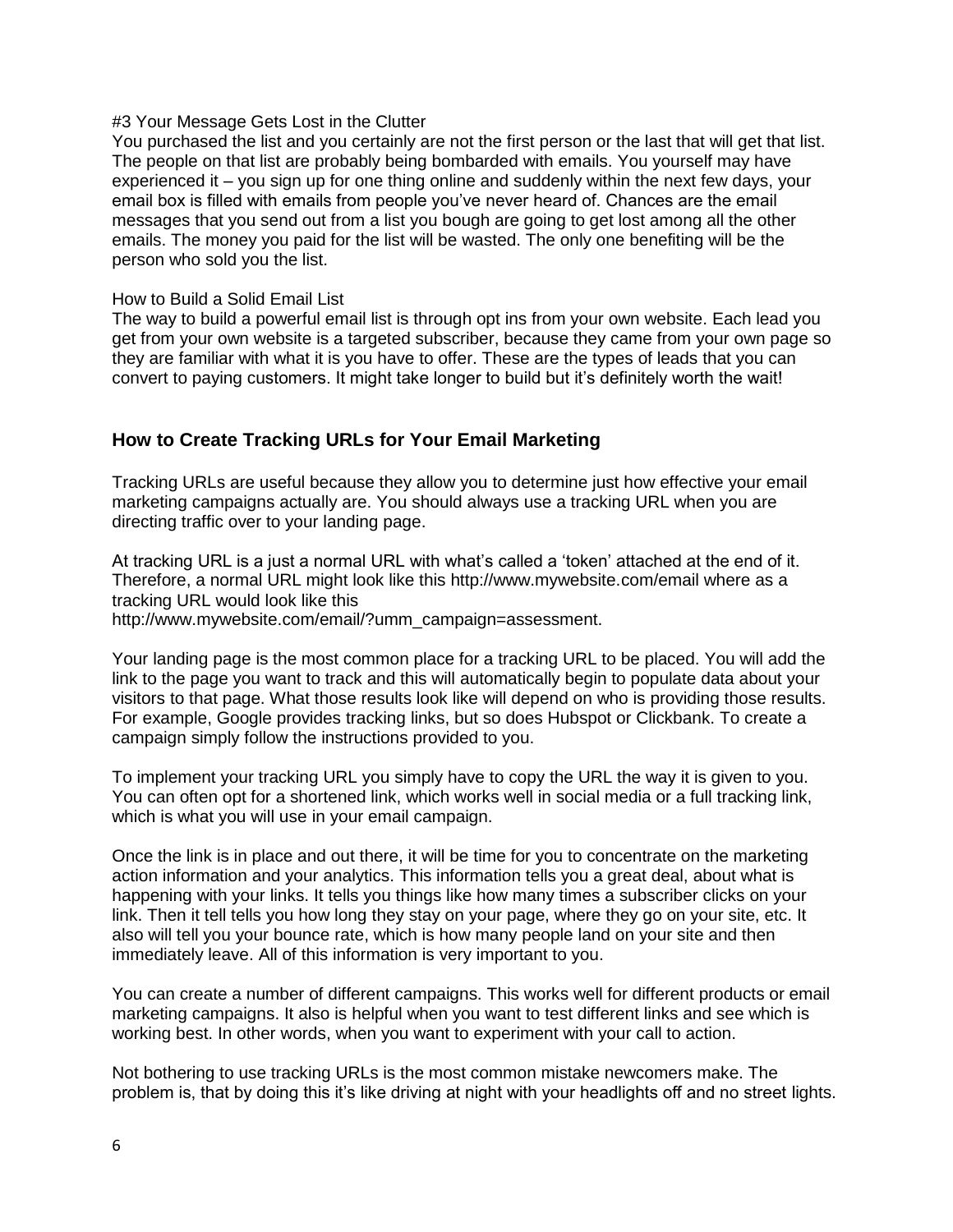Every now and then when someone passes you, you get a glimpse of where you are, but most of the time you're driving in the dark. That's exactly what will happen with your email marketing if you don't take advantage of URL tracking.

## <span id="page-6-0"></span>**Is Your Content Working in Your Email Marketing?**

Your email marketing campaign's success lies a great deal, in how you present your message. If you are not checking to make sure your content is working, you could be wasting valuable time and you may even be annoying your subscribers. Let us have a look at the various components of your email content.

#1 Headlines – This is the very first thing your subscriber is going to see when they first open your email so make sure that the message is clear and concise and that it is related to your subject line. You can experiment here. Maybe you want to try using a link? Maybe you want to place a call to action? When you make changes, you are going to need to analyze to see how those changes are working.

#2 Placement of Your Content – Depending on how long your email is you may have a great deal of flexibility here. But what you need to remember is that your most important message needs to be right at the beginning of the email. That goal is to reduce the bounce rate or the rate of exit.

#3 Call to Action – What is it you want your subscriber to do after reading your email? If your call to action is not clear, concise, and strong you will not get the click through rate you desire. You should frequently check the performance of your call to action.

#4 Content Type – What type of content are you presenting? What is your message and are you getting it across in the email. Are your subscribers learning what you want them to learn? Again, you should check this often to make sure you are getting the results you want. If not, you need to change the message.

#5 Placing Social Media Links – Try to place your social media icons both at the top and at the bottom of your email.

#6 Images – Adding images to your email is okay, but remember a large number of people are picking up their email on their mobile devices, so if your images are too large and slow to load they'll hit the back button and miss your message. If you are going to use images make sure you shrink them. You may even find that images increase your click through rate when done right.

#7 Links – Many struggle with this – just how many links should there be in your email? You'll need to experiment here. If you are getting a high click through rate then try to increase the number of links. You should always have a link in the first sentence.

## <span id="page-6-1"></span>**Creating an Effective Email Subject Line**

The subject line of your email is very important and so it pays to give it the necessary attention to get it right. A poorly constructed subject line could result in your emails being flagged as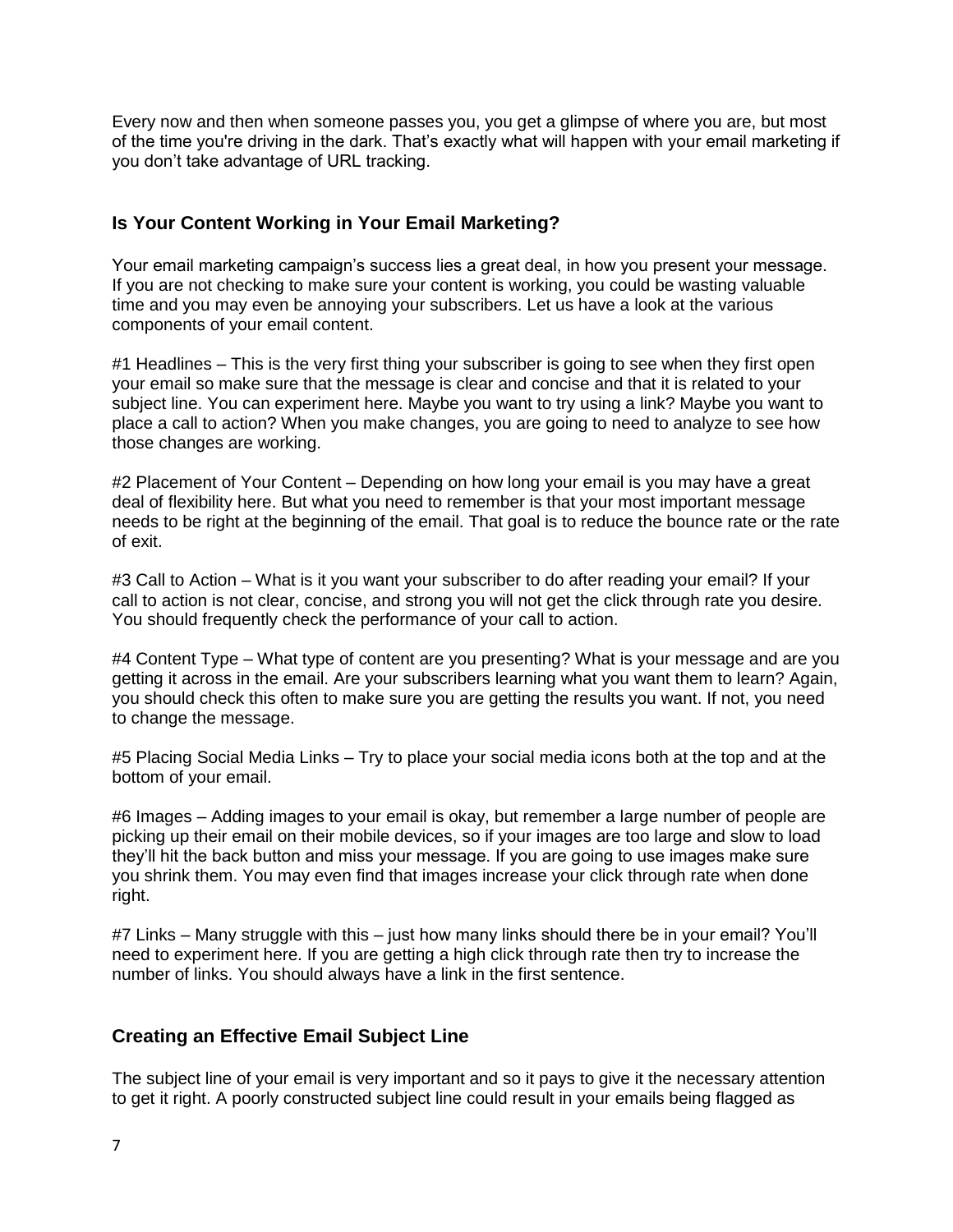spam, not opened, or a person unsubscribing. Your email subject line should always be a call to action.

A call to action is the action you want a person to take. It's more than just encouragement to open the email; it's about doing something in the email. Let's have a look at creating email subject lines with a strong call to action.

#### #1 Make Your Call to Action Compelling

Remember you have only a few seconds to grab your reader's attention as they skim through their Inbox. Make sure you include any offer in the subject line so readers immediately see what the value of the email will be. If you create a sense of urgency with your compelling offer, you'll increase the response. You can do this by using brackets in your subject line. For example, "Learn how to Use Email Marketing [Webinar in 5 Days]."

#### #2 Make Sure You Don't Look Like Spam

You do not want your subject line picked up by spam filters or firewall filters, so you need to be cautious when you choose your words for your subject line. Careful using words like offer, free, or act now can be flagged by the spam filters. You should also not use caps or punctuation in the subject line.

#### #3 Make Your Call to Action Consistent

Before a person opens their email, they see the subject line and a couple of sentences in the preview. Therefore, those first two sentences need to be related to your subject line. They should add to your compelling offer and they should also be action oriented. Create a link in the first couple of sentences, which will take the reader to the website page where you want them to 'take action.'

#### #4 Keep Your Subject Line Short

You should try to keep your email subject lines short. Remember you have only 45 characters. If you go over that your reader may not see the entire subject line. You want the most compelling part of your message right at the front of the subject line.

#### #5 Active Tone

The subject line should speak directly to your recipient and be written in an active tone using an action verb such as sign up, download, or learn how. This is the best way to get your email noticed.

The best way to figure out if your email subject line is effective is to test.

#### <span id="page-7-0"></span>**Top Tips to Help You Boost Your Email Subscribers**

Successful email marketing depends on a large customer database, so you can see why it is so important to be able to attract your email subscribers. In fact, this should be a priority for any business that uses email marketing campaigns.

Research shows that around 50 percent of consumers have signed up to receive email from as many as ten brands, while 8 percent don't receive any email from any brand. This becomes a challenge for email marketers to make it into the inbox.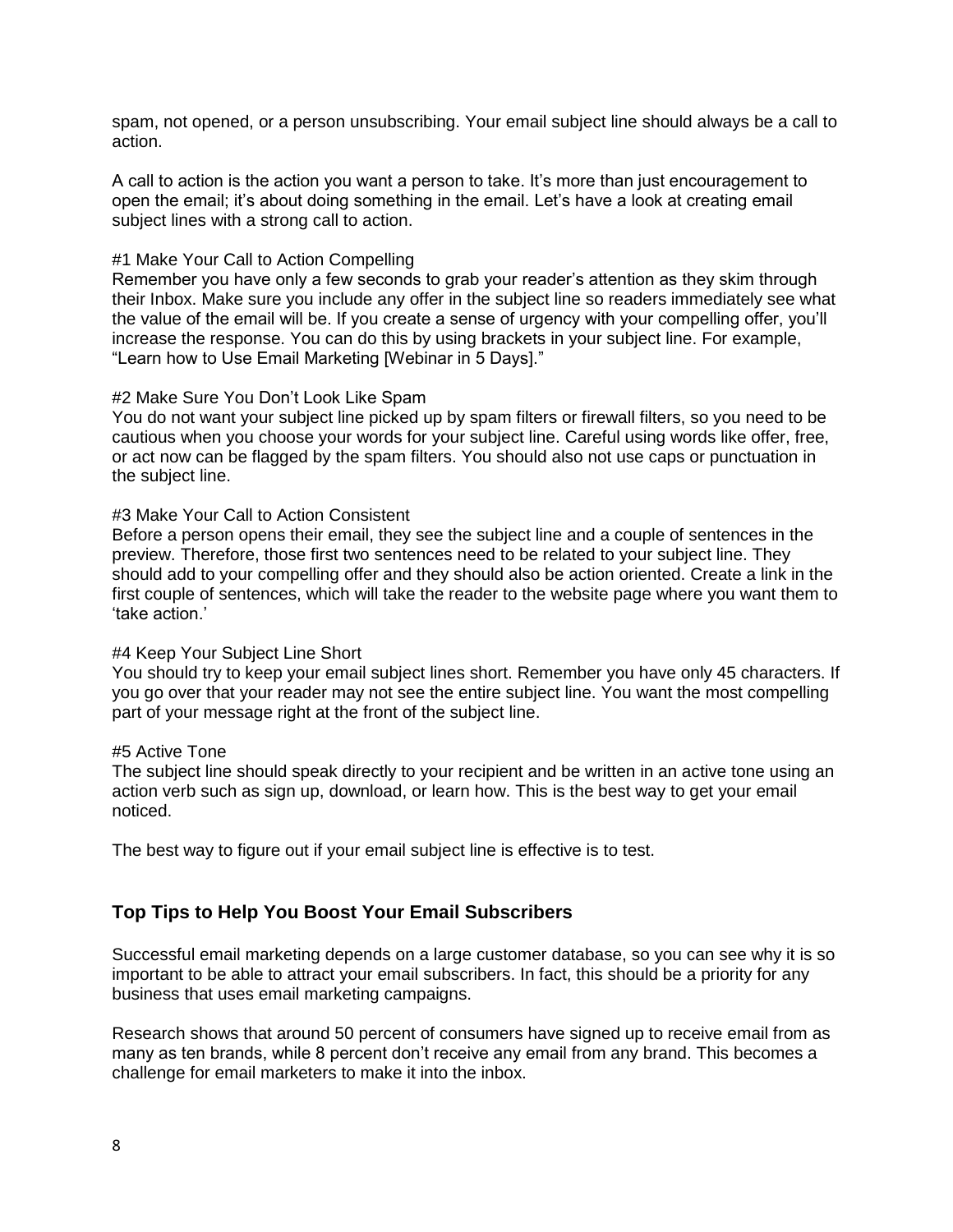Brands can use a number of tactics to encourage people to signup to email marketing campaigns; including highlighting the value of these emails through the use of testimonials or you can use a statement that is clear and concise. You need to make sure your signup process is simple and easy to follow.

#### Offer Free Content

One of the most popular tactics for B2B companies is to offer those that signup something free, such as a white paper, or other forms of free content that can really offer value to the subscriber. It's a great way to get people to part with their email address.

#### Remember the Importance of Placement

If nothing else, you need to keep in mind that placement is key. You need to make sure that visitors land on your home page otherwise called your landing page, and they must immediately make the decision to signup for the email marketing campaign. Provide the option in numerous places on your site. You can place a signup box in a fixed place on your site. The header or footer work well.

#### Turn the Newsletter Into a Product

This tactic is used by many of the multimillion dollar companies who recognize how the newsletter can be used as a powerful tool to engage your customers or potential customers. You need to make sure that your newsletter doesn't come across as spammy or you will quickly lose subscribers. Creating a newsletter that is packed with useful information and laid out in a way that is easy for subscribers to read and understand will have more and more consumers heading towards signing up for quality emails because of the value they offer.

Your email subscribers are at the heart of your email marketing campaign and you need to recognize the numerous ways that you can increase your subscriber base and ultimately increase your revenue.

## <span id="page-8-0"></span>**How to Get Your Email Marketing Read**

It's one thing to put together your email marketing campaign, but it's quite another to get it read. Let's look at some things you can do to improve the readability of your email marketing campaign and keep people engaged.

#### Horizontal Viewports

Your email message needs to be designed to have a horizontal viewport. Most designers know this, but what's not as well known is how small most viewports are. The normal size of the preview pane is approx. 638x86 pixels, according to recently released information by MicroMass Communications. What this means is that the first 100 pixels of your email won't be seen in the majority of cases. With the shift moving towards mobile devices, that viewing area is getting smaller not larger. So make sure you make the most of this very small space. It is the only place you get the opportunity to convince your reader to read your entire message.

#### Email Clients Are Unforgiving

Web browsers are pretty forgiving of messy HTML or flawed code. However, email clients are not at all this way. CSS will be frowned on. Images that are undefined will be tossed somewhere, and messy HTML will be rejected not corrected. You must define the height and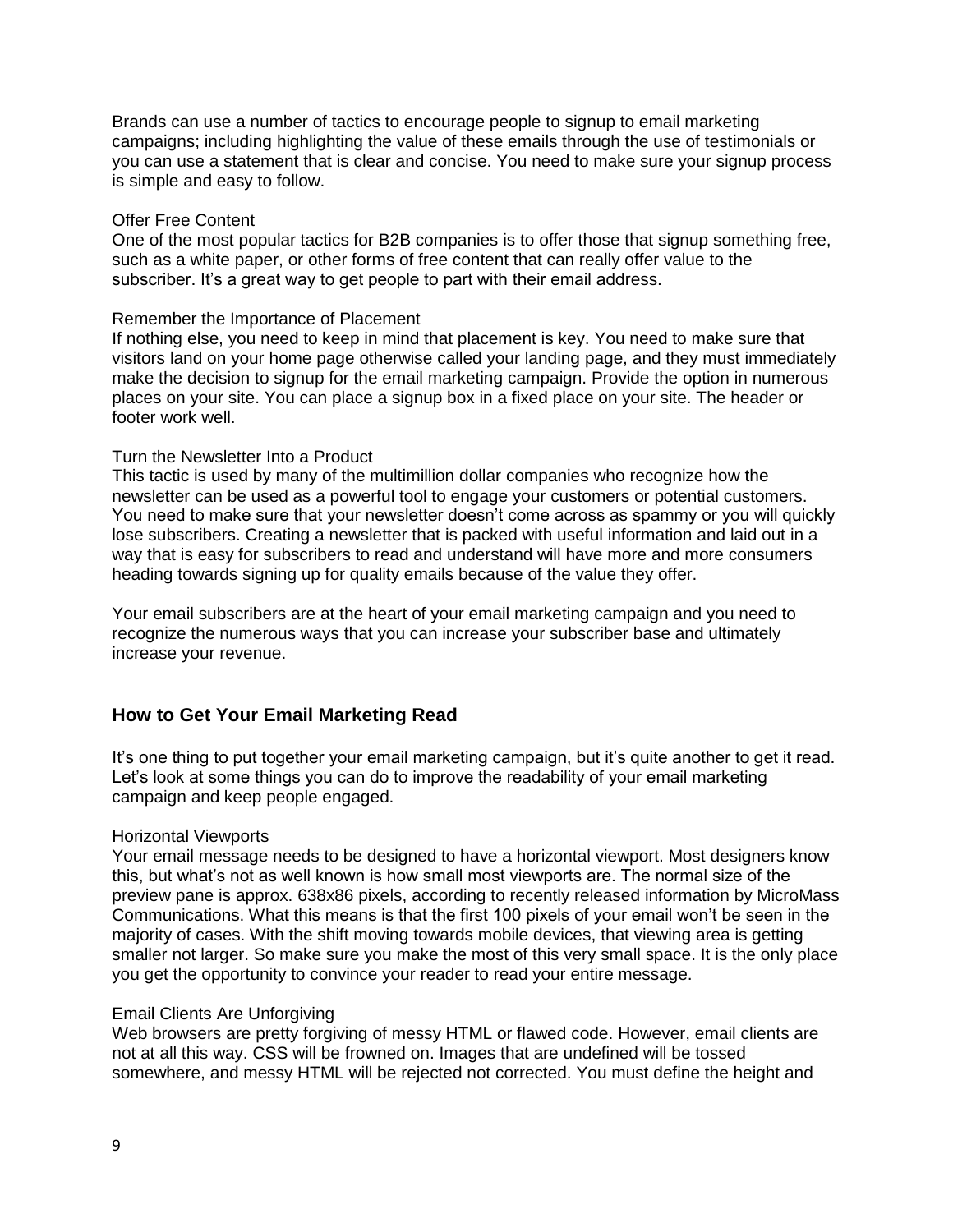width of all the images you embed. You must use Title and Alt tags, and you must make your links absolute. Don't do fancy unless you are sure it will work.

#### The Writing Rules of the Game

Use few images and many words. Yes images are certainly eye catching but they slow down the load time, and this is important to many users especially those that don't have hi-speed internet or who are using mobile devices. Rely on text to its job. Super copy will load fast, fits into tiny spaces, and gets your message across.

#### Avoid the Use of CSS Whenever Possible

Email clients and CSS don't get along all that well, so it is best to avoid if you can. Even with major email, clients there are compatibility issues, which doesn't make a lot of sense in this day and age but it will eventually improve. However, there are times when CSS is necessary for your email design. If that's the case, then you need to make sure that all of the properties remain inline and are not in shorthand.

Keeping these tips in mind when designing your email will improve the likelihood that your email will be read and that makes your email marketing campaign effective.

### <span id="page-9-0"></span>**Optimize the Delivery of Your Email Marketing**

One of the most successful ways to make your email marketing successful is to optimize your delivery. One of the first things you should do is to create different groups. That way each group will receive the information that is relevant to them.

For example, let's say you sell downloadable music, tablets, and laptops. The customer that is interested in downloadable music might not be interested in laptops. By creating groups, you can clearly target your market.

Your goal isn't to be too aggressive with your selling. What you want to do is allow them the opportunity to both share and digest what it is you have to share. Create four segments and label them:

- \* Leads
- \* Customers
- \* Win-backs
- \* Newsletters

#### Set Expectations

Next, you need to set your expectations so you don't land up annoying those on your email list. The expectations include:

- \* Why a person should subscribe to your list
- \* How many emails are you going to send out
- \* When will they receive these emails
- \* What are the emails about

\* Who is the person or brand that these emails are being sent from? Recommend your subscribers add your email address to their safe list.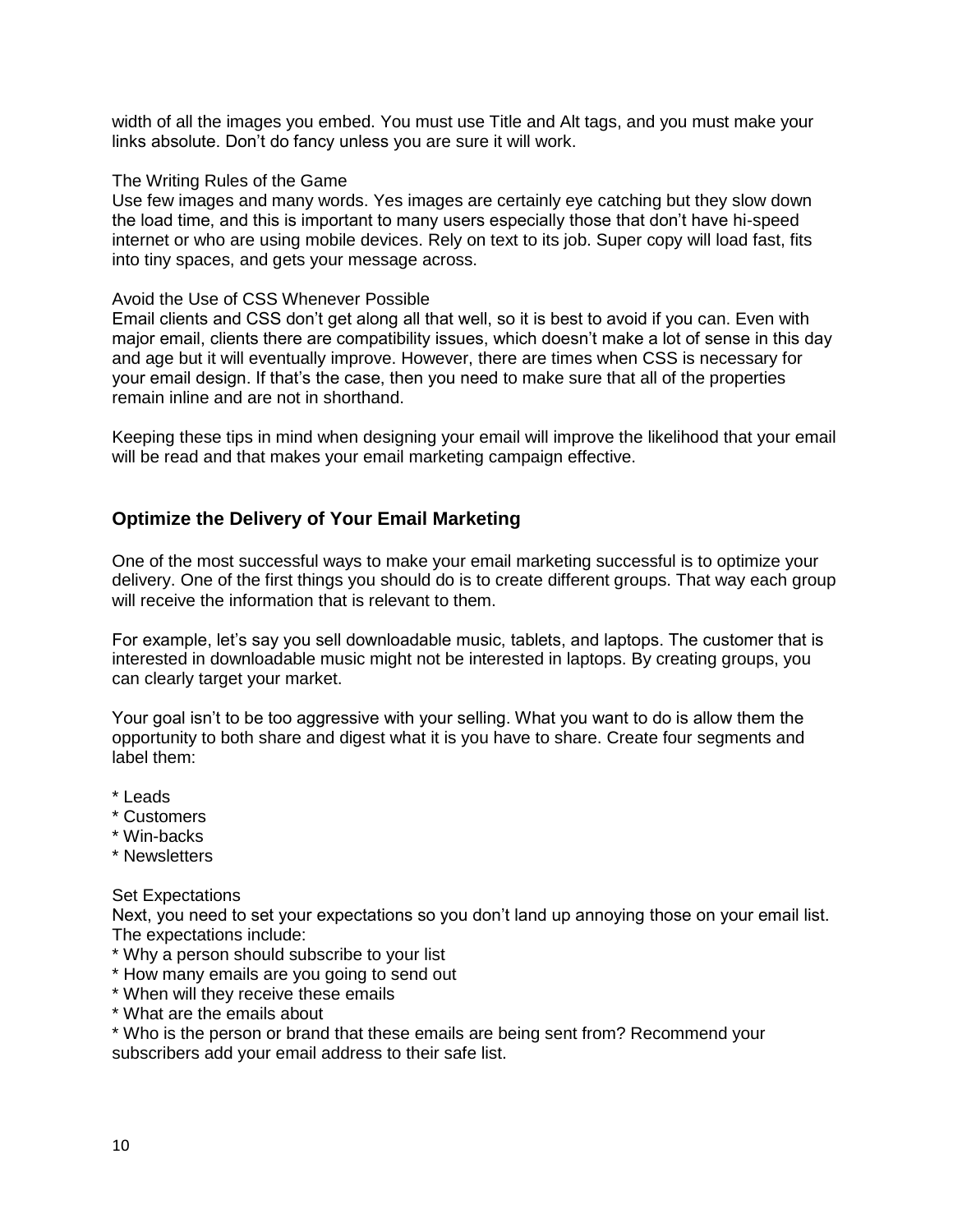When done correctly you reduce the likelihood that someone will be surprised when your email arrives and then unsubscribe from your mailing list.

#### Respecting Privacy

You must always respect the privacy of your subscribers so that they remain an active subscriber. Be sure to state that you are never going to sell their information a third party. You could even create a full privacy policy so that they knew exactly how you handle their personal information. To comply with Can-Spam laws you must remove anyone that requests to be taken off the list within 10 days of that request.

By taking the time to optimize the way you deliver your email message to your subscribers you increase the likelihood of that subscriber remaining as such, and as a result, you increase your opportunity to turn that subscriber into a paying customer, at some point along the way.

Email marketing is one of the most underutilized marketing tools that are available to business owners. When done correctly it offers a high conversion rate from subscriber to paying customer, so it is definitely worth your time to learn how to carry out email marketing the correct way.

## <span id="page-10-0"></span>**4 Tools to Optimize Your Mobile Email Marketing Campaign**

Email marketing gets a lot of attention but what doesn't get a lot of attention is the mobile email marketing campaigns and yet almost 50 percent of all email marketing emails goes to mobile devices. This is a very important trend with no end in site – when you send your next email marketing campaign out, the majority of your customers are going to read it on their smartphones not on their web browser.

This leads us to the question ' are your emails properly optimized for opens and reads, along with click through from mobile devices. Mobile open rates are around a whopping 300 percent. So, now is the time for you to start taking your mobile optimization seriously. Let's start by looking at four tools you can use to optimize your mobile email marketing.

#### #1 JPEG Mini

We will begin with a winning app that's easy to use. Download speeds are often very slow on mobile devices, which is why it so important for you to make sure you keep the file size down. JPEG Mini is one program that can be used to significantly reduce your image size before you add them to your email. It's just a few simple clicks to reduce the size by as much as 80 percent.

#### #2 Litmus

If you are like most you have a handful of email templates that you like to use over and over. Litmus is a tool that you can use every now and then to audit the templates you use. It will show you how your template is going to look in various email clients. It's an excellent tool to use before you launch any big campaign if your budget allows for it.

#### #3 Theme Forest

Testing will reveal how well your templates work on mobile devices. It's common for them to be too wide or for the font to be too tiny. This will annoy your subscribers and it could have a very negative impact on your email marketing campaign. Instead, use email templates designed for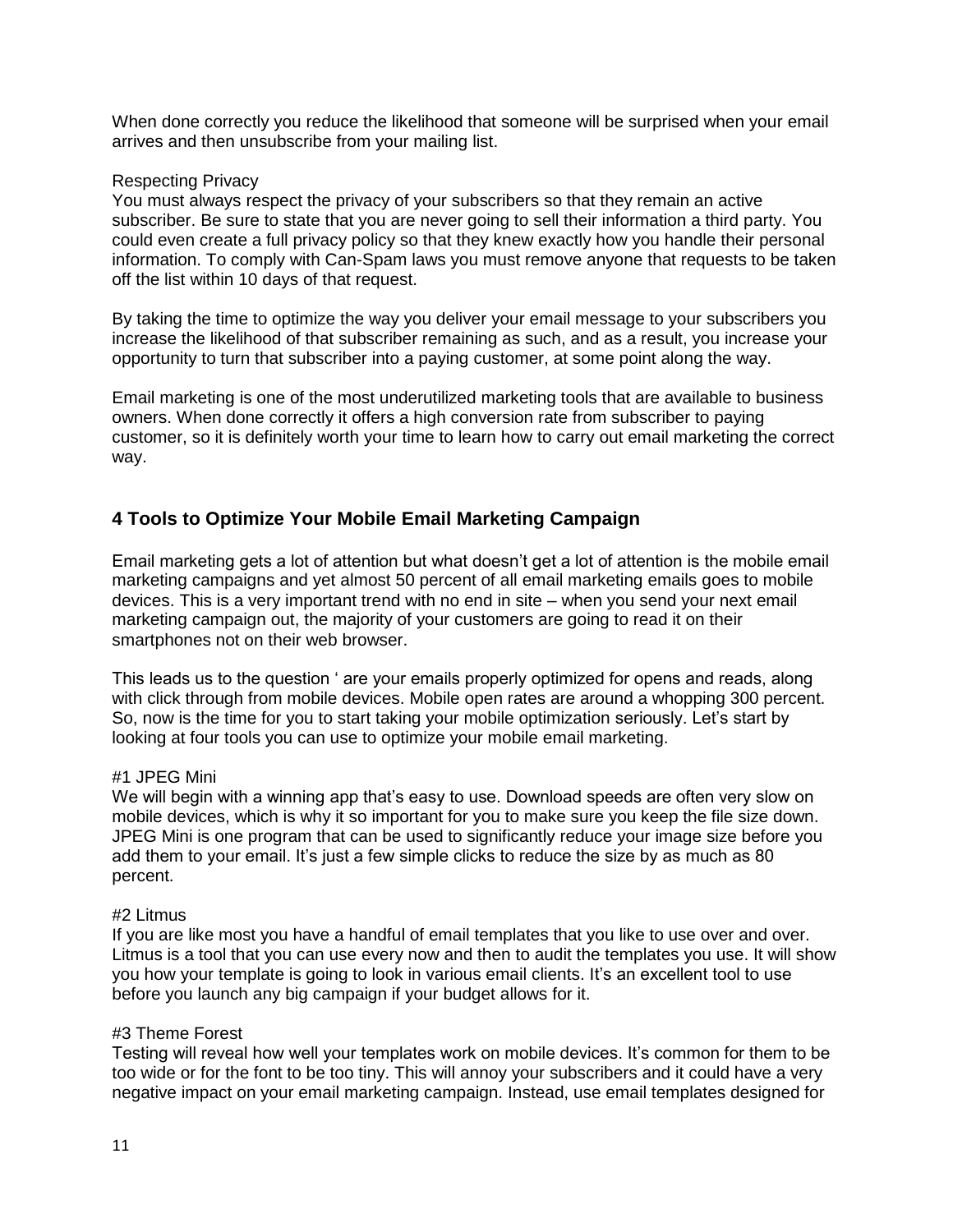mobiles devices to avoid these issues. Theme Forest is one of those programs that can help you. These templates can be customized so you get exactly what you want.

#### #4 Mailchimp

You can easily manage your entire email marketing campaign using Mailchimp. Mailchimp even provides a video that shows you how to create responsible emails.

To make the most of your mobile email marketing campaigns take advantage of these tools.

#### <span id="page-11-0"></span>**Successful Email Marketing**

Email marketing is a powerful tool when used right converting subscribers to paying customers over time. It allows you an opportunity to easily share what you have to offer in a manner in which the subscriber is receptive, but only when it is done correctly. Let's have a look at the 9 steps you should use to enjoy email marketing success.

#### Step #1 Determine What Your Goal Is

For your email campaign to be a success you need to know what your actual goal is. This allows you to accurately target and measure the success of your goals along the way. Here is an example of goals to consider:

\* Are you successful at alerting customers of new features and products you have to offer.

\* DO you announce upcoming events in a timely manner and do people register for it

\* DO you send email to get subscribers to also subscribe to your blog and do you measure your conversion rate.

#### Step #2 Who Your Emails From

The name and email address that you send your email from needs to remain consistent on every single email you send. That creates brand recognition and you are less likely to land in spam.

#### Step #3 Subject Line

Your email subject line need to be a call to action for your subscriber. They need to immediately know what action is required of them and why. Remember you only have 45 characters that are visible so make sure that you use them wisely and your message does not get cut off.

#### Step #4 The Email Body

Did you know that most people will read an email in under 10 seconds? Therefore, it is important that you are presenting the most important part of your message at the top of the email. This is also helpful because it shows as the snippet in the subscribers email program.

#### Step #5 Email Signature

Your email signature should match the 'from' in the email. You should sign the email and include any other information you think the recipient should have such as your phone number, or perhaps your degree is important, or your web address.

Step #6 Testing Your Email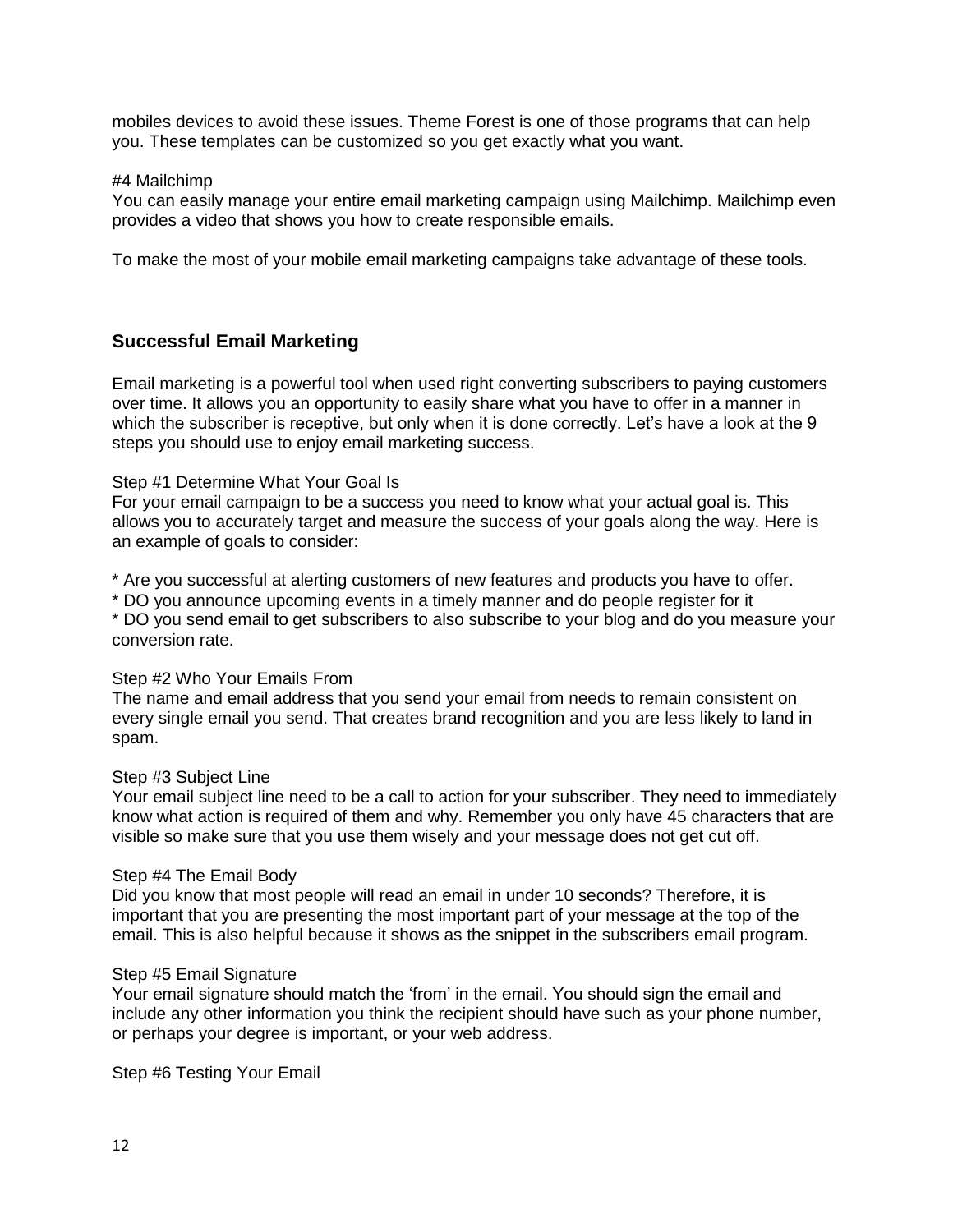It is important that you always test your email on a number of email platforms and on mobile devices, which make up a larger percentage of where email is read. That way you can make sure that your email is coming through correctly on all platforms.

#### Step #7 Send the Email

Always include the option to view as HTML or text. This is it! It's time to send out your email campaign and start to enjoy the benefits.

#### Step #8 Measure

In order to know if your email campaign is successful you need to measure the click through rate and the unsubscribe rate. This will help you determine what you need to change or what's working.

## <span id="page-12-0"></span>**How to Optimize your Mobile Email Marketing**

You may have created your email marketing campaign for both PCs and mobile devices. Perhaps your email marketing campaign already looks great on a mobile but what happens when the subscriber clicks on a link in your email? Where does your subscriber land up? If your mobile site doesn't have a landing page SparkPage is an app that allows you to create mobile landing pages. Of course, there are others. You can build each page in just minutes using it to provide details on a special offer.

Take advantage of Google Analytics for mobiles, which allows you track your mobile users when they visit your landing page(s). It will allow you to find pitfalls, bottlenecks, and improve your conversion rates.

You are going to want access to some good email templates. Make sure you test the templates you are going to use as many emails don't display properly on mobile devices. For example, some templates provide text that's too small or templates that are too wide. This will destroy your engagement with your subscribers. Your best bet is to seek out templates that are designed for mobiles and then you won't have to worry about problems.

Mobile CTA tracking is what you need now that your campaigns for mobile devices are completed. You can track mobile campaign goals. You want to promote your new app to your users. You can create a unique URL for your email campaign and track the mobile installs that are generated using an app like Yoz.io. You will also want to promote your new app to your users and the best way to do that is by emailing to their smart phone. You can use something like LogMyCalls to track the number of calls being generated by your email marketing.

The main thing to remember and focus on when working on optimizing your email marketing campaign for mobile devices is to use tools that are designed for mobile devices. That will eliminate a lot of the hassles you can run into.

Mobile email marketing is a very important tool for today's consumer. Email marketing should no longer just focus on email clients for computers. If you want to maximize the value of your email marketing campaign your focus should include mobile devices. In fact, a great deal of focus should be put on the mobile side of your email marketing and you will maximize your sales.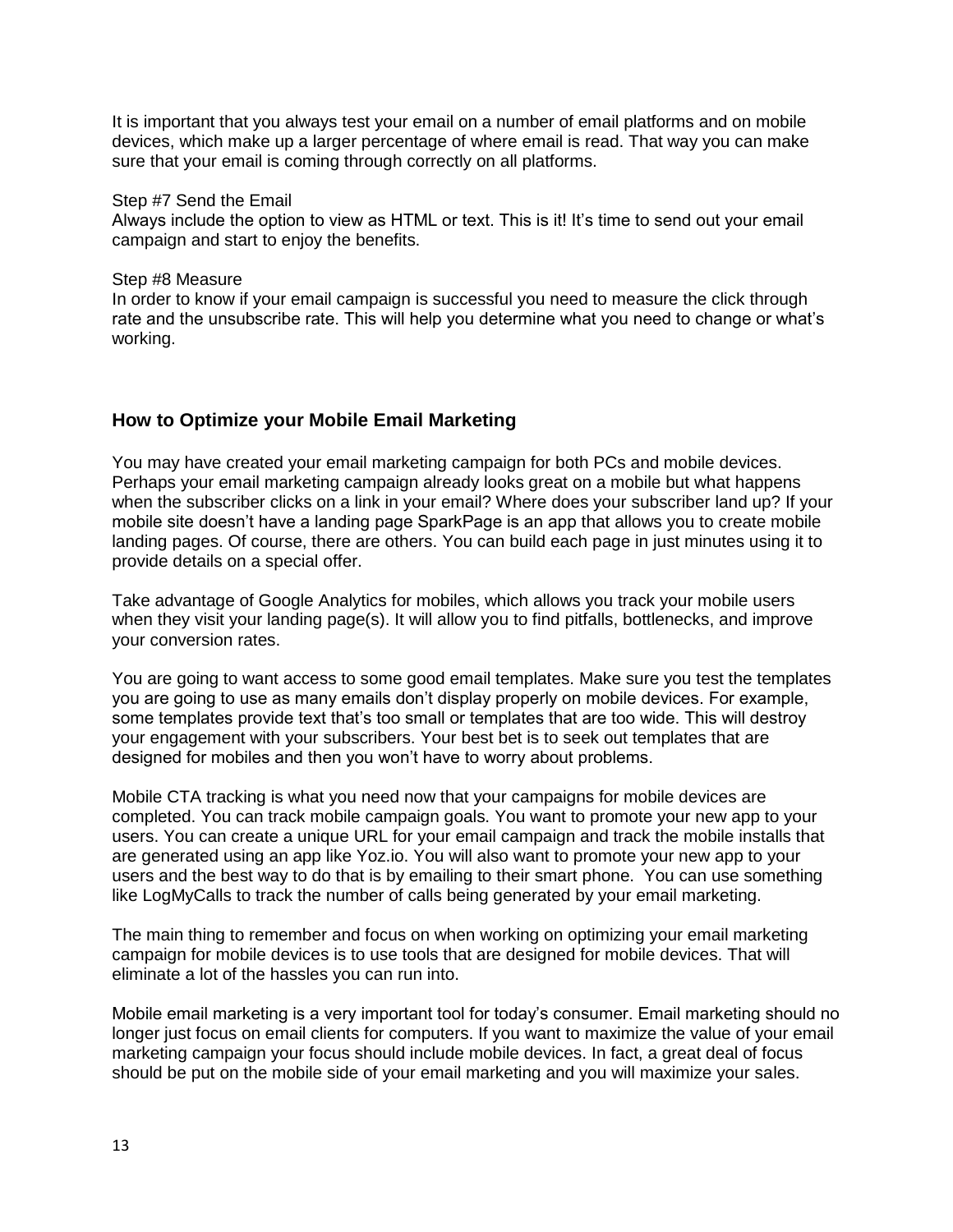## <span id="page-13-0"></span>**What Should You Test In Your Email Campaign**

Did you know there are elements of your emails you can test in your email campaigns? Testing your emails is very important to decreasing the number of people that unsubscribe and increasing your click thorugh rate. Your goal is to determine what components of your email need to change if you want to get better results.

#### #1 The 'From' Name and Address

You can easily test who and where your emails are coming from. It is important to keep the name and address consistent on all of your emails. Test by sending a few emails to yourself to make sure you have impact you want.

#### #2 Subject Line

This is a very important part of your email. You should test the following to ensure they are the way you want them and they are working the way you want them:

- \* Adding a personalized message to the subject line
- \* The length of the subject line
- \* The call to action
- \* The words you use in the subject line

#### #3 Email Design

It's a god idea to have one main template that you use all the time. Having slight variations is okay, but you don't want huge differences because you are looking to build familiarity and at the same time impact. You will want to evaluate your design periodically to make sure it is still working and if not, then you will need to make changes. Design elements you can test include:

- \* Capitalization
- \* Bolding
- \* Font size
- \* Images
- \* Font Colors
- \* HTM vs. plain text

#4 Email Content

It's a good idea to test the content of your email. After all, you need to make sure that you are creating the response you are looking for. You can test the following:

\* Headlines – Since this is the first thing, anyone sees it should always be consistent with your subject line. You can experiment here. Maybe make it a link? Bold it? Etc. but you need to test what works.

\* Placement of your content – Experiment with moving your content around to different areas in your email. Just remember the most important content should be at the beginning.

Call to Action – This is very important! This is what creates the environment for your subscriber to take further action, so you need to test to make sure you are getting the desired click through rate.

\* Placement of Links and Images – Both are okay in your email but don't go overboard, and make sure your images are small enough that they will load quickly.

Timing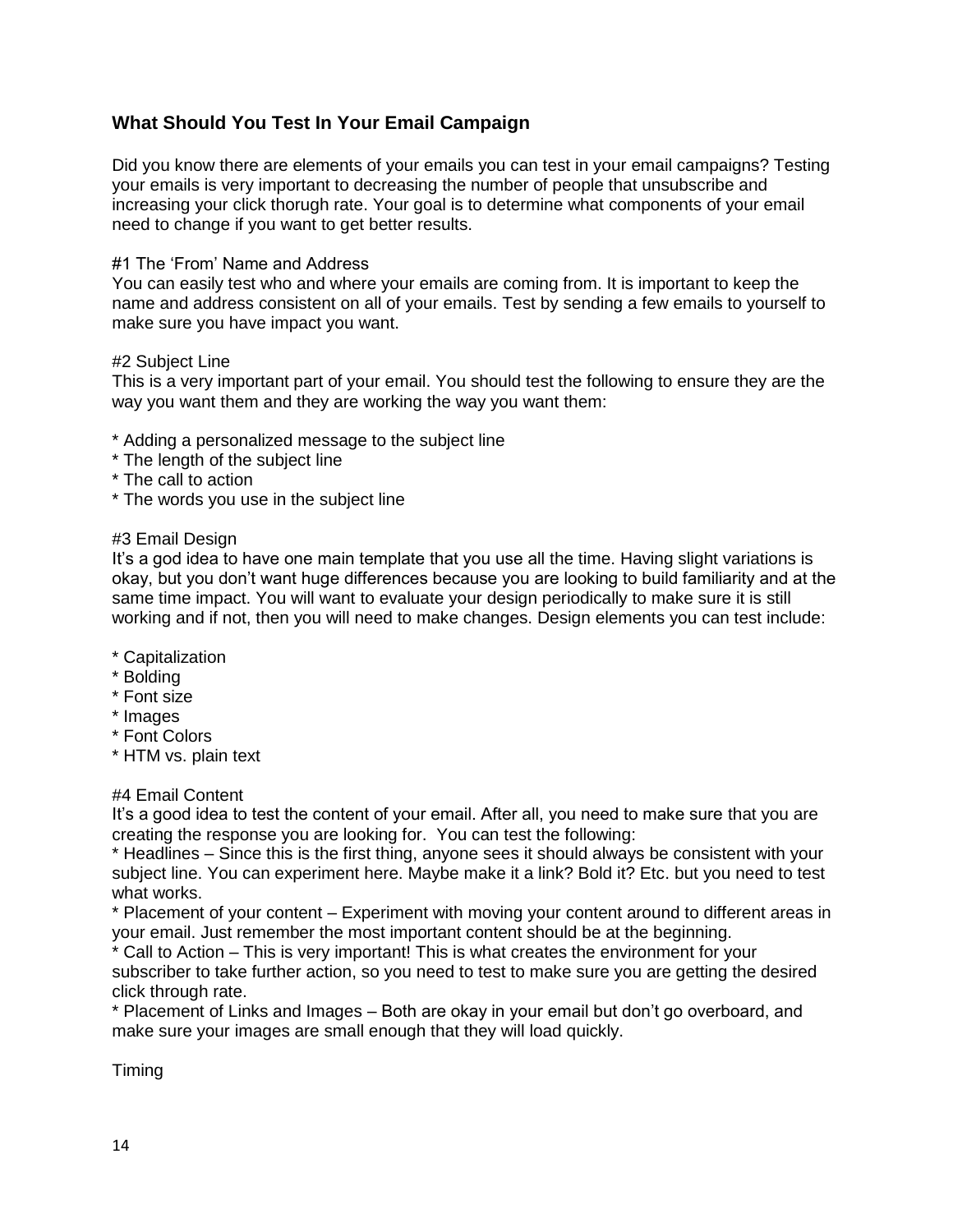Finally, check your timing. Test to see if the email are going out at a time that's effective. You can date time stamp your emails so you know when they are picking them up after you sent them.

What you want to test in your email marketing campaign might vary from one person to the next, but what's important is that you do this and you do it on a regular bases to make sure you are getting what you want from your emails.

## <span id="page-14-0"></span>**The Email Marketing Report Card - Do You Pass?**

Anyone can through together and email and send it out to subscribers. Even building subscribers isn't terribly difficult. Most people will sign up if you are offering them something of value that they want. But creating an email marketing campaign that's highly effective and creates a high click through rate is not something everyone does well. As a result, many many people are wasting their time sending out emails and not getting the results they want.

Let's have a look at this email marketing report card and you can decide if you pass or fail. You can also decide where you need to make changes to increase your click through rate.

#1 Does your email have a goal? What is the purpose of your email? Are you telling your subscriber what you want to share and what you want from them? Email should always be action orientated. And your message should be clear and concise. Test it. Ask someone not familiar with what you are doing to read your email and get their response.

#2 Do you have a real person, company, or brand in the 'from' name box? You need to make sure that your email is coming from someone real. These day's people are much more cautious and if they cannot connect the email to someone real, it's going to land in the trash or even in their spam.

#3 Does your email address come from a real person? You should not be using email addresses like admin@ or sales@ These will not be nearly as effective as using an email address that's from a person like sally@ or john@. Subscribers want to connect with real people.

#4 Does your subject line contain an action oriented or compelling subject? Your subject line should contain a call to action. However, you only have 45 characters here so use them wisely. A common mistake is to have a subject line that is too long. It then gets cut off and ruins your message. Go for short and sweet – keep it easy to understand. In this case, less is better.

#5 Do you have at least two links in your email? Have you made use of an anchor text link in the first sentence? You need to! You can place links with tracking URLs in the rest of the email.

#6 Does your email comply with CAN-SPAM Law? This is very important; otherwise, you're going to find your email in the spam folders. To comply you must include your company name and address as well as an unsubscribe link. If someone wants to unsubscribe you must do this within 10 days of being notified.

That's it – well did you pass? If yes – congratulation! If no – that's okay, because now you can get to work fixing.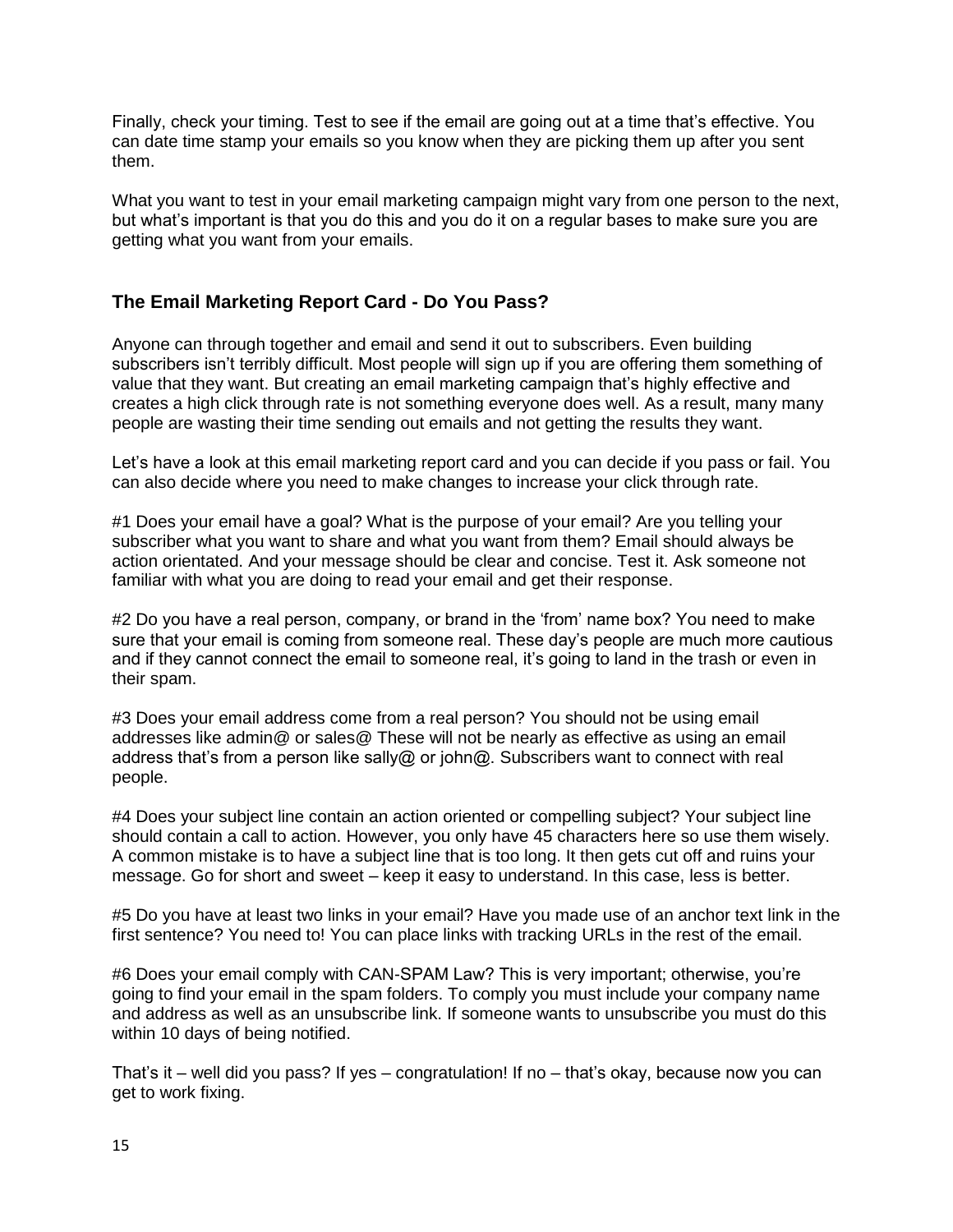## <span id="page-15-0"></span>**How to Create New Content for Your Email Campaign**

Whether you have ran an email campaign for some time and are running out of ideas or you are new to email campaigns and aren't sure what type of content to use, you'll find these ideas offer a great way to expand your reach, keep your current subscribers, along with obtaining new subscribers.

Your goal is to generate leads from your site by offering visitors relevant content. You must always have in your mind the question "What's in it for me?" That's what visitors are always asking themselves before signing up for what you have to offer. Your job is to make sure you are offering something that answers that question in a manner that will have your visitor subscribing.

Types of content you can offer are numerous. Let's have a look at a few great ways to hook your visitor.

1. E-book or whitepaper – Create around six blog posts that discuss a similar topic(s) and then combine them to make yourself an e-book or whitepaper. Depending on the length of the blog, you might need more post. Feel it out as you go.

2. How to Guides – People want to know how to accomplish all kinds of things. All you need to do is create a simple guide for your visitors that they can download. For example, perhaps you sell an analytics product, and then create a guide on how to effectively use this kind of product. 3. Top Industry Trends – This could be the top 5, top 10, etc. whatever you have to work with. Write a quick introduction on these new developments in your industry and write about these developments telling the reader what you think about each of them.

4. Create a video of the product – Videos have become very popular and at no time has it been easier for anyone to upload a video and then share it with the customer and prospects. Create a video showing all the features of your product, how to accomplish a specific goal, or whatever else. Then use that video to have them move forward in the sales funnel.

5. Checklist – You can create a checklist that is made up of steps that your visitor can use to solve a specific problem. For example, if your visitor is looking to use Facebook pages, you could create a checklist that walks them through the process.

You now have five types of content you can use to engage your visitors and have them commit to being a subscriber. Why not give them a try?

## <span id="page-15-1"></span>**Do You Know The Best Ways to Promote Your Email Newsletter?**

If you've are just in the process of starting a newsletter, congratulations! Perhaps you are getting a few new subscribers each week but for the time it's taking you to create your newsletter you really want to see subscription at least over a hundred and eventually much higher. How do you do this? You promote your email newsletter the same way you would promote your website or your blog.

You need to create:

\* A call to action – Should express the frequency and the theme of the newsletter. Should say something like "Sign up for our Weekly Newsletter Featuring Email Marketing.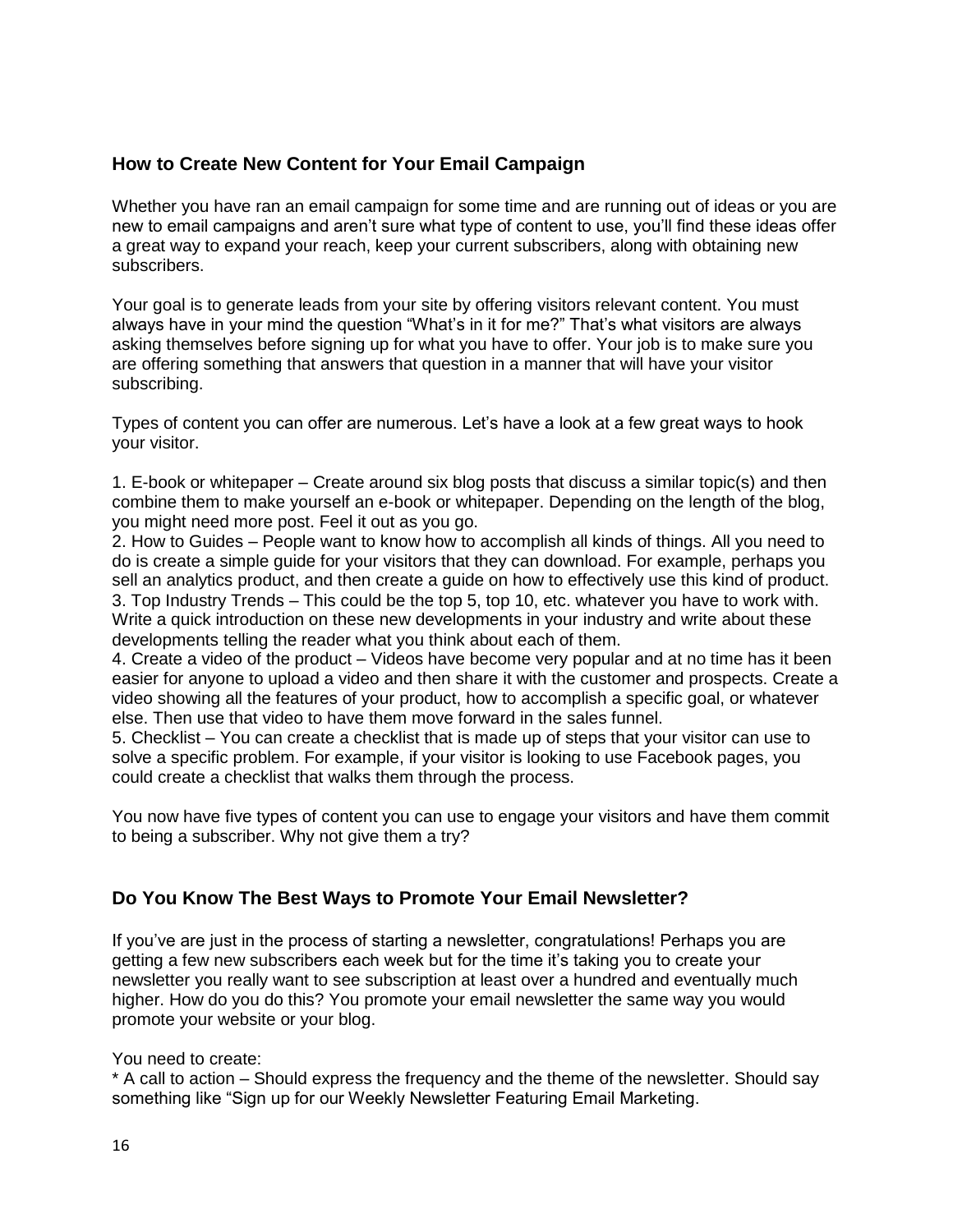\* A landing page – Describe why a visitor should subscribe, the frequency of your newsletter, the content, testimonials from those already receiving the newsletter, even a screen shot of the newsletter.

\* The form page – This should be short and include first name, last name, social media info, company, email address. The briefer the form the better. You might not even include the last name.

\* A thank you page – This page should once again tell the subscriber when they would receive the newsletter, and how they should add the sending email address.

#### Promoting Your Newsletter

Promoting your newsletter can be a lot of fun. Let's look at ways you can accomplish this.

#### #1 Blog

Be sure to have a call to action in the sidebar of your blog and at the end of some of the blog posts. A call to action with your email newsletter is at the top of the funnel call to action, which generally performs the best in blog content.

#### #2 Website Call to Action

You should have at least one call to action on every website page. In fact, it's a lot better if you have can have two to three calls to action on each page.

#### #3 Emails that Nurture Leads

To promote your newsletter set up a lead nurturing email. It's an excellent strategy because it will show how interesting s. Each time they receive your newsletter they will grow a little and possibly decide they would like to do business with you.

#### #4 Landing Page Form

On your landing page, add a field form asking if they would like to subscribe to the newsletter. It's an easy way to grow your subscribers.

You should promote your newsletter every chance you get. Have your visitor fill out the form to subscribe and get on the list to receive the newsletter.

#### <span id="page-16-0"></span>**Creating Email Marketing That Subscribers Read**

It seems like just yesterday that emails had been straight text with no formatting and no images. But over time this changed and design became part of emails. Color and layout then become popular almost to the point of gaudy and now it seems we've pulled it back a bit again. No more big ugly links, no more animated graphics and no more color palettes that leave you running screaming from your desk. So what's the right way to do an email marketing campaign? How do you ensure your subscribers actually read what you send out?

#### Stay Within the Ability of the Email Client

The most important thing you need to remember is that while you can create incredibly fancy emails the purpose of email is to deliver a fast and efficient message. Browsers have evolved,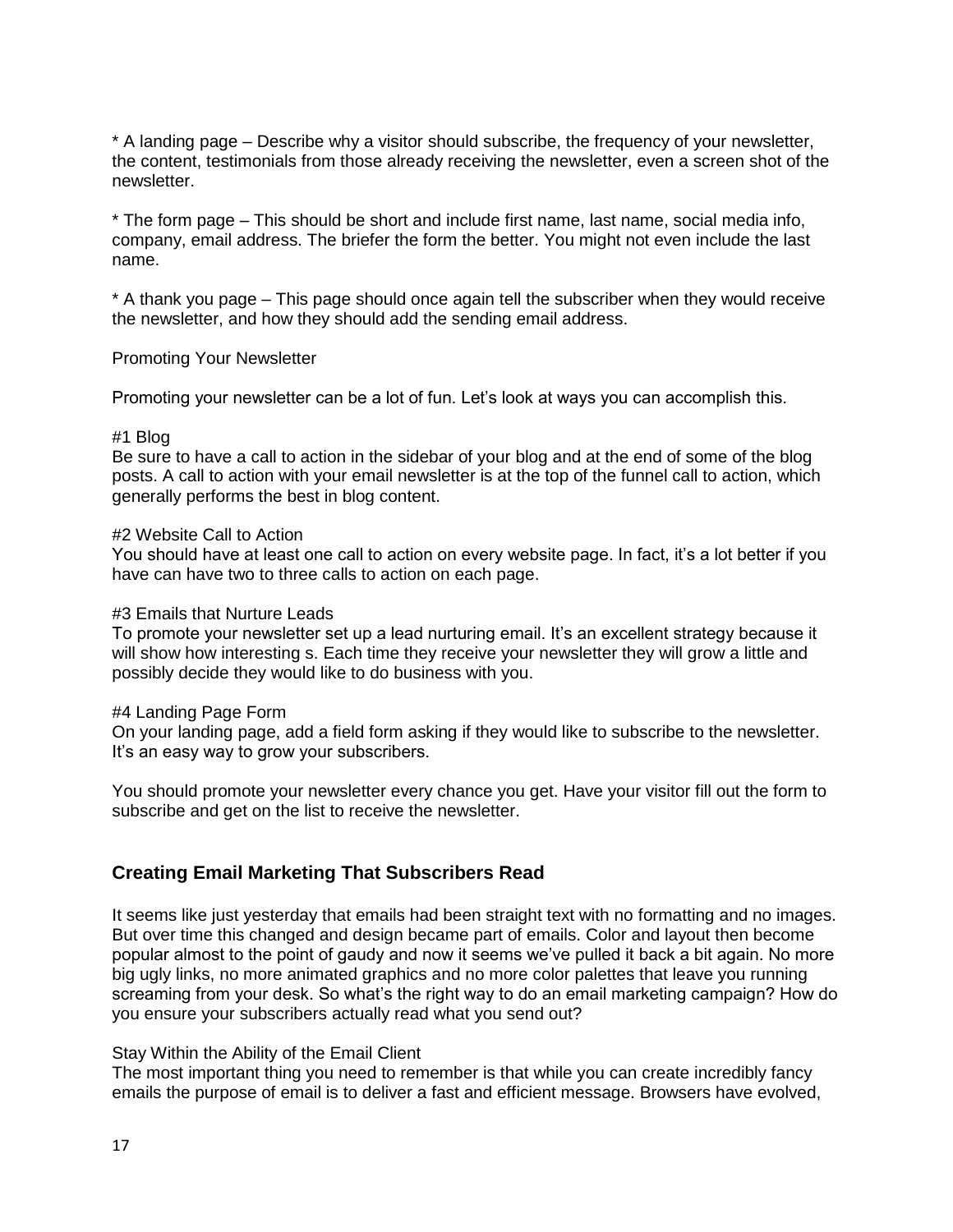but email clients mostly refuse to make change and so what looks good on a web page may look terrible in email or it may not even load properly.

#### Just the Basics

Keep your design simple, which will keep your life simpler, and your subscribers happier. The more intricate your layout design the more opportunity that something will go wrong. Think old school and most of all make sure you test enough. What will work right with one email client may not work right with another email client. The only way to know is to test properly.

#### Place a Link at the Top

Sometimes email messages come through as garble if the transmission is interrupted or other glitches occur. This is why you should have a link to a web page that's the same as the email message, and that link should be right at the top. Don't use this link for anything else or you could annoy your subscribers.

#### The Landing Page

You might already be familiar with the importance of your landing page. It should be very interesting and it should hook, grab, and pull your viewer in quickly. You only have seconds before your visitor moves on. Make sure your landing page is working properly and that links go to pages that are working. Once again, testing and ensure there are no problems.

#### Stay on Topic

The subject line is an important component of your email marketing campaign. This is the most immediate connection between you and your subscriber and it lets them know what to expect in the email. That means it needs to grab their attention. Make your subject line:

- \* Personnel
- \* Ask a question
- \* Use a punch line
- \* Use a number (5 solid tips)

And remember to keep your subject line brief.

Creating an email marketing campaign that's successful isn't as difficult as you might think.

## <span id="page-17-0"></span>**Email Marketing Tips for Your Business**

Email marketing is an excellent way to connect with your customers without having to spend a whole lot of money. Newsletters are one great way to get people to sign up. Here are 5 email marketing tips your business should implement.

1. Make subscribing easy – Create a form for sign up on your home page, Facebook page, blog, and wherever else potential customers are already found. Collect names and email addresses. You could collect birthdays to provide a free gift, invite visitors to join groups, etc. Just don't include too many fields because if it takes too long to subscribe you'll scare visitors off. 2. Let your subscribers know what they can expect from you – What will you be sending? Newsletters, daily deals, weekly tips, company updates, etc. Give them all the information you can on your sign up sheet, and even let them choose what they'd like to receive. 3. Send out an email to welcome your subscribers – Sending out a welcome email makes the client feel good, and it reminds them why they are on the list. You can let them know that there's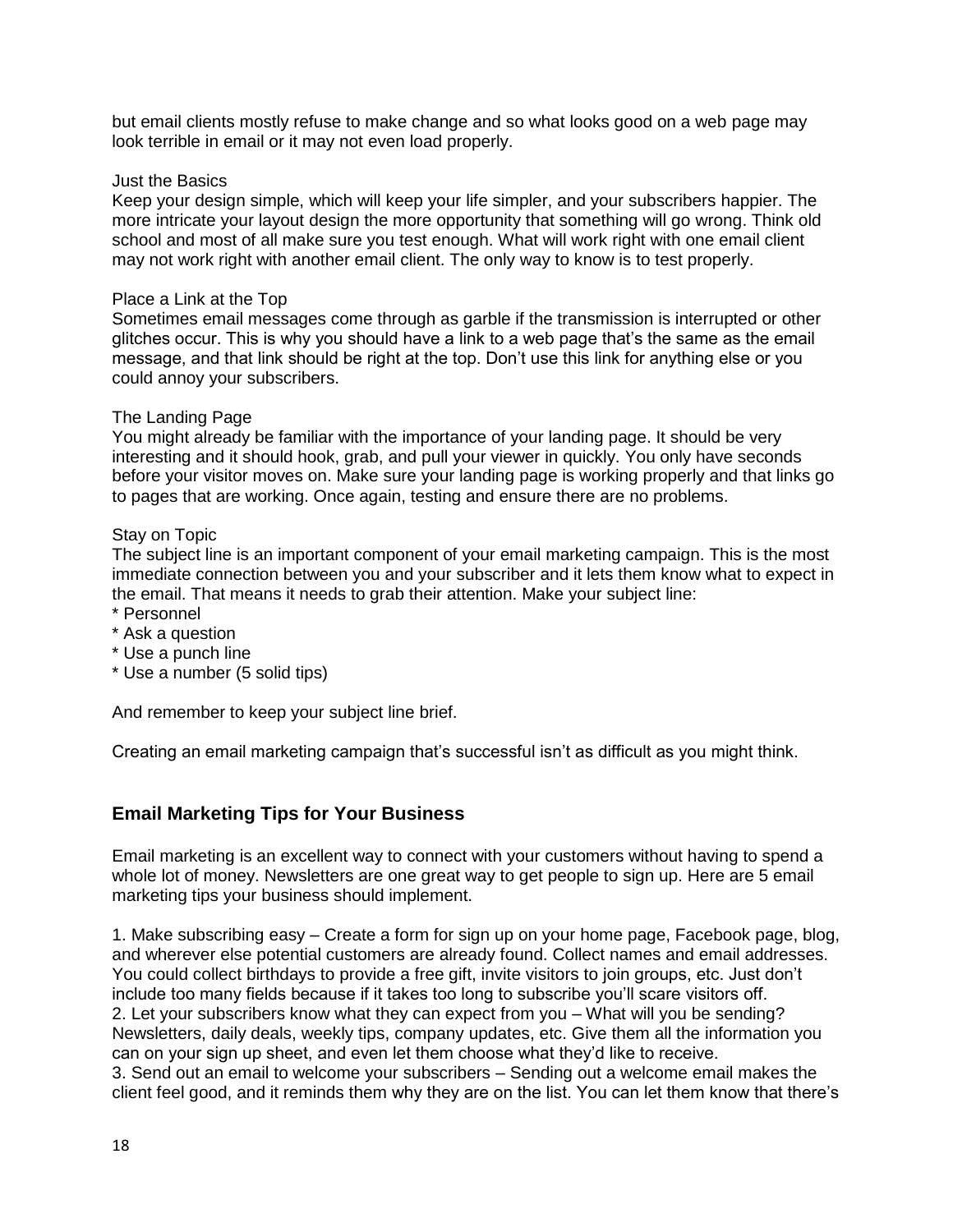good things to come and even give new subscribers a special offer.

4. Make sure your newsletter fits your brand – When creating your email campaign you need to make sure that you match the look and feel of your brand. If you are taking advantage of a template to create your newsletter, then you need to customize it with your company colors and include your logo. Creating consistency creates familiarity.

5. Send subscribers the type of content that you want – For example, if you are offering a newsletter then make sure that the content that is in the newsletter is relevant to your market. If you have different email campaigns for different groups then you need to make sure that each group is getting content that is relevant to them. There's no faster way to lose subscribers than by not offering them something they are interested in. In addition, it needs to remain fresh and current.

Email marketing remains one of the leading ways to grow your customer base. You first bring visitors on board because you offer them something they are interested in and then you can sell them something. What makes email marketing so powerful is that you can continue to sell them different items that are relevant over and over. Building your customer database through email marketing is building yourself an repeating income.

## <span id="page-18-0"></span>**The Most Common Email Marketing Mistakes?**

Email marketing can be a very effective sales tool; however, it sometimes gets a bad reputation, because those using it don't understand the correct way to make use of it. Like any marketing tool, it can be used correctly for great success, or poorly and destined for failure. There are some common email marketing mistakes that are often made. These can really destroy any benefit from using the email marketing strategy.

#### Mistake #1 - Taking up too much of the Recipients Time

One of the most common mistakes made by those implementing an email marketing campaign is to not think about your recipient's time. There's a good and bad time to send emails. And realistically there are a lot more bad times than good. There are many webinars and helpful tools online to help you determine when would be the right time for the kind of message you are going to send. It matters because if the message shows up at the wrong time it is much more likely to simply be deleted without ever being opened.

#### Mistake #2 - Not Using an Email Service Provider (ESP)

If you want to effectively send emails to your lead, you need to take advantage of an Email Service Provider. Why? Because they will ensure that all of your emails are clean, CAN-SPAM compliant and ready to be sent out. Now a days there are just so many ways that your email message can be marked as spam. It might look fine to you but still are picked up as spam, which is why you need to be using an Email Service Provider so that you can ensure you get the assurance that your emails are actually reaching their destination and that your subscribers are reading them.

#### Mistake #3 – Image Overload

Images can really add to your content when done correctly, but the trouble is they are seldom used correctly. Two common mistakes include using too many images and using images that are too big. Remember that a large number of your recipients are going to receiving their email on their mobile devices and if the images are too big they'll be very slow to load and you will